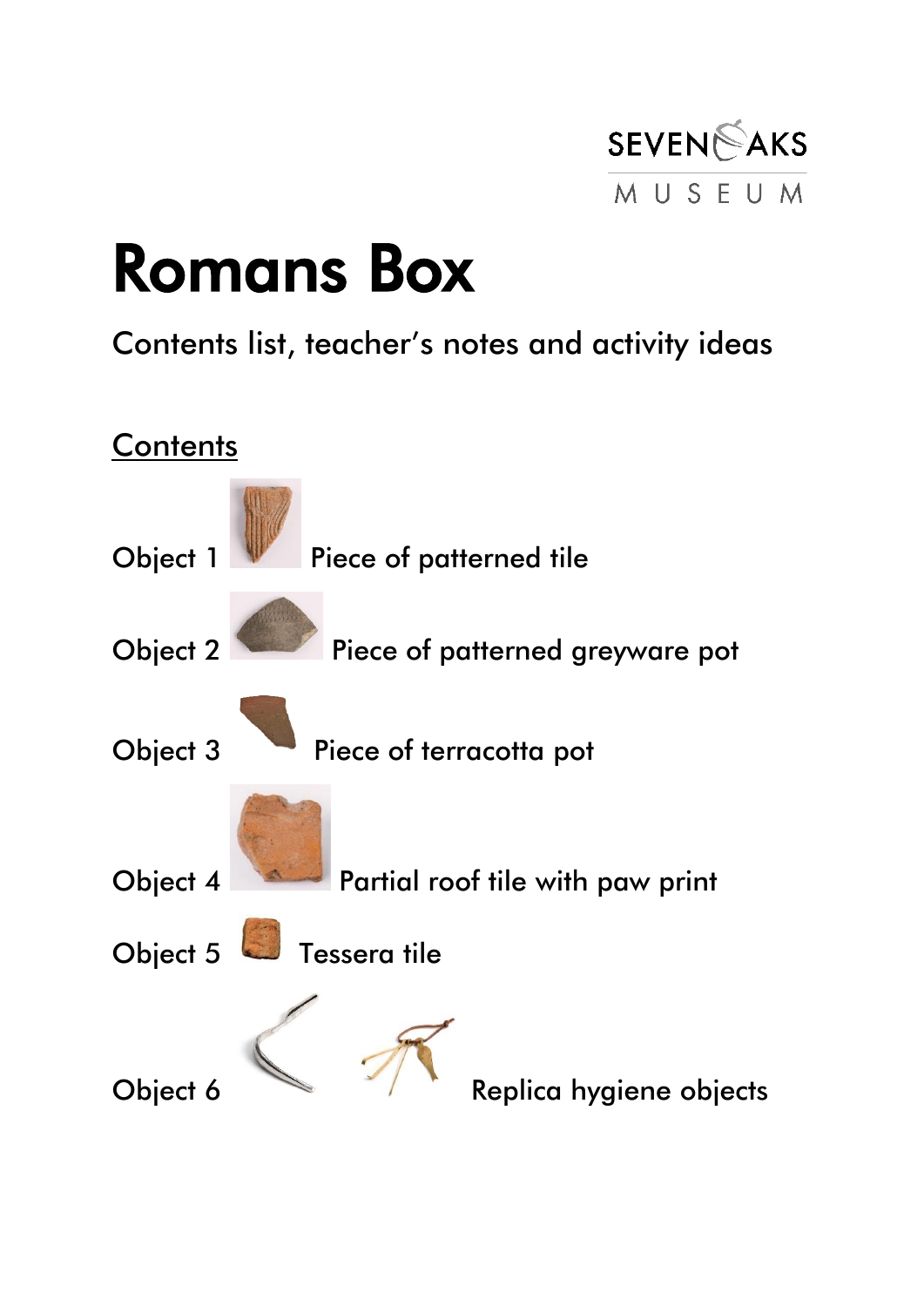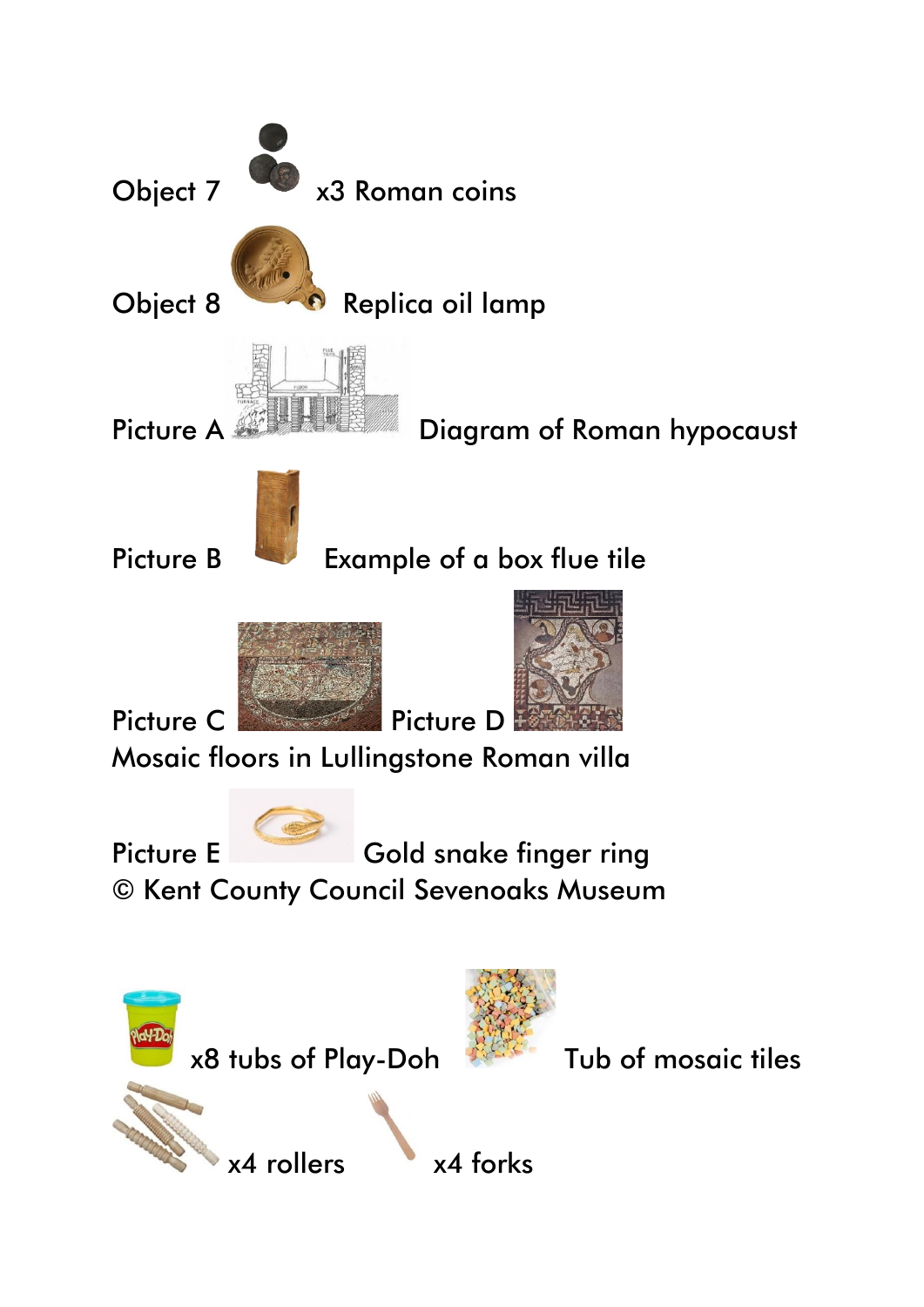#### Teaching notes and activities

The first Roman commander to set foot in Britain was Julius Caesar, who landed in Kent in 55BC. Our island became part of the Roman empire after the invasion of AD43.

# Object 1, Picture A, Picture B

The Romans made many things out of clay. Whilst the Ancient Greeks painted their pottery, Romans preferred to decorate their pottery by engraving.

Object 1 is a fragment of a box flue tile.

A box flue was part of the Roman hypocaust system, an early type of central heating. Picture A shows how this heating system worked. Picture B is an example of a complete box flue tile. The hollow box flue tiles carried hot air through them, keeping the room warm.



Q: Can you guess what these pieces were part of?

A: The grey sherd is curved, and the other sherd has a rim on it, which shows us that both objects were part of a pot, bowl or vase.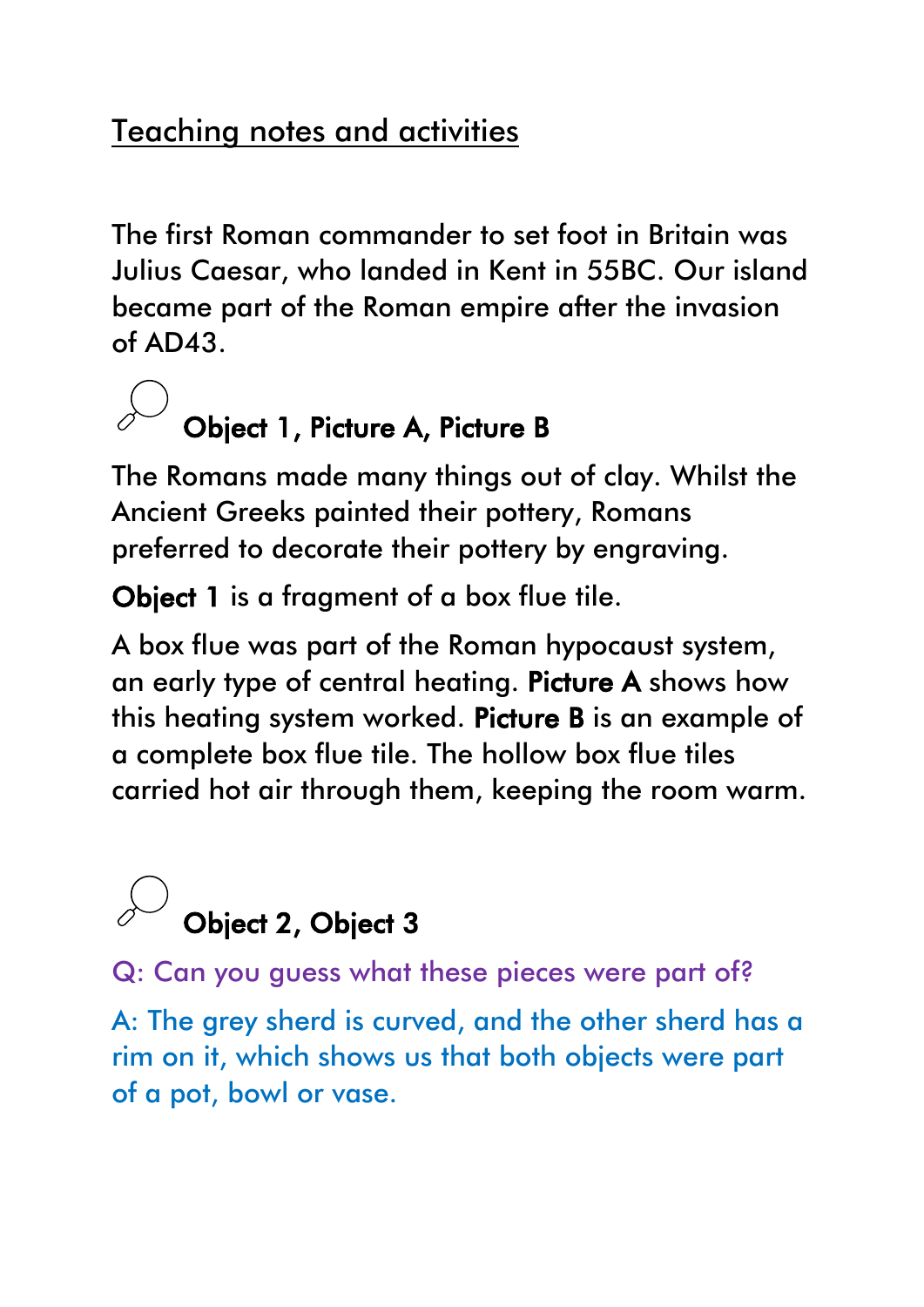The Romans used pottery for all sorts of other things, such as water pipes and toilet pots!

Engraving patterns in clay



Use the tools to create a pattern



 $\begin{array}{c|c}\n\circ & \times \\
\hline\n\circ & \circ \\
\hline\n\circ & \circ\n\end{array}$ 

Squish it up and start again



Try a different technique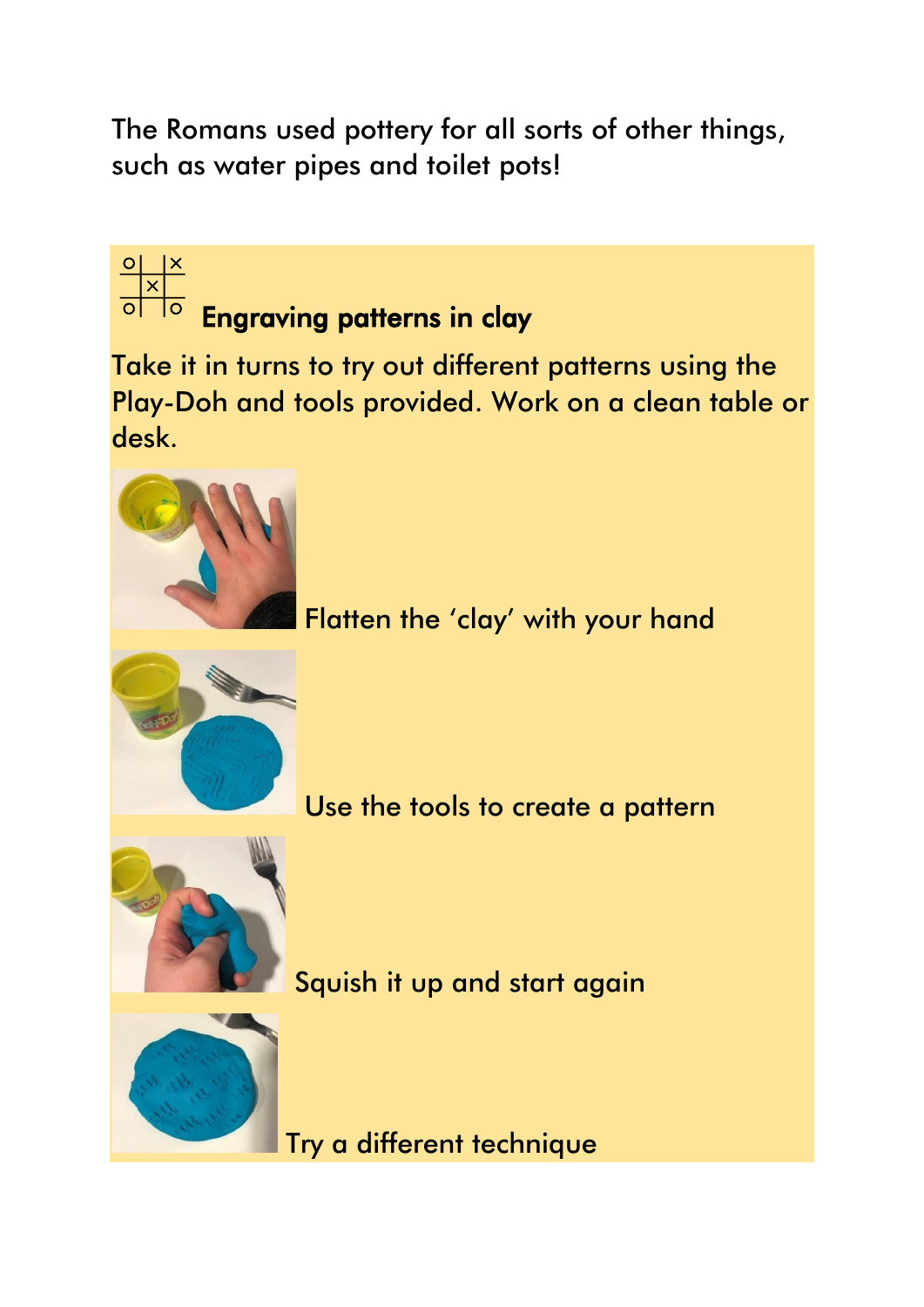### Object 4

This is a piece of Roman roof tile.

Q: Can you notice anything unusual about it?

A: Paw print.

How did it get there?

The tile is made from clay. Clay is a type of soil which can be moulded when wet but becomes hard when dried. Romans would leave newly made tiles out to dry in the sun, and sometimes cats or dogs would walk over them.

Both wild and domesticated cats lived in Roman Britain. Wild cats already lived here before the Roman invasion, but the Romans brought domesticated cats here. Animals were not just pets like we have today. Cats could be used to catch mice and rats, and dogs could guard homes from thieves.

## Object 5, Picture C, Picture D

This tiny tile is called a tessera. Tesserae were used to make mosaic floors in wealthy Roman houses, each design using thousands of pieces.

The pictures show mosaic designs on the floor of Lullingstone Roman villa, one of several Roman settlements along the River Darent near Sevenoaks.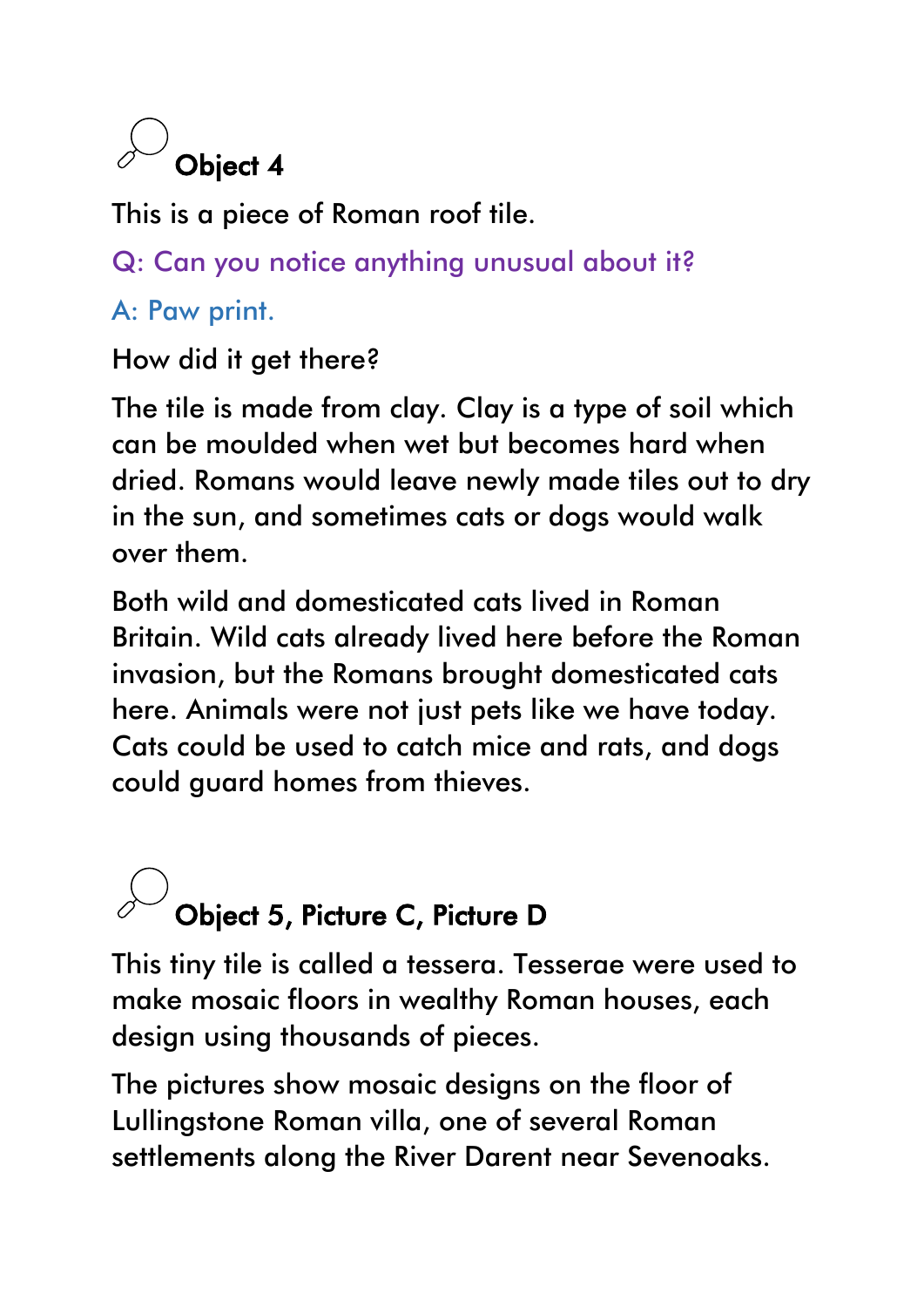Mosaic designs captured scenes from myths, history or everyday life. We can learn a lot about the Romans from them.



### Design your own mosaic

Share out the mosaic tiles from the tub.

Work in pairs to arrange a mosaic design on your desk or table using the pieces provided. It could be an animal or an object you like, or an abstract pattern.



To save your design, get your teacher to take a photo before you put the pieces back for the next group of pupils to use.



#### Q: What do you think these objects were used for?

#### A: Personal hygiene

The larger object is a replica strigil. Strigils were cleaning instruments used to scrape oil, sweat and dirt from the skin after bathing or exercise.